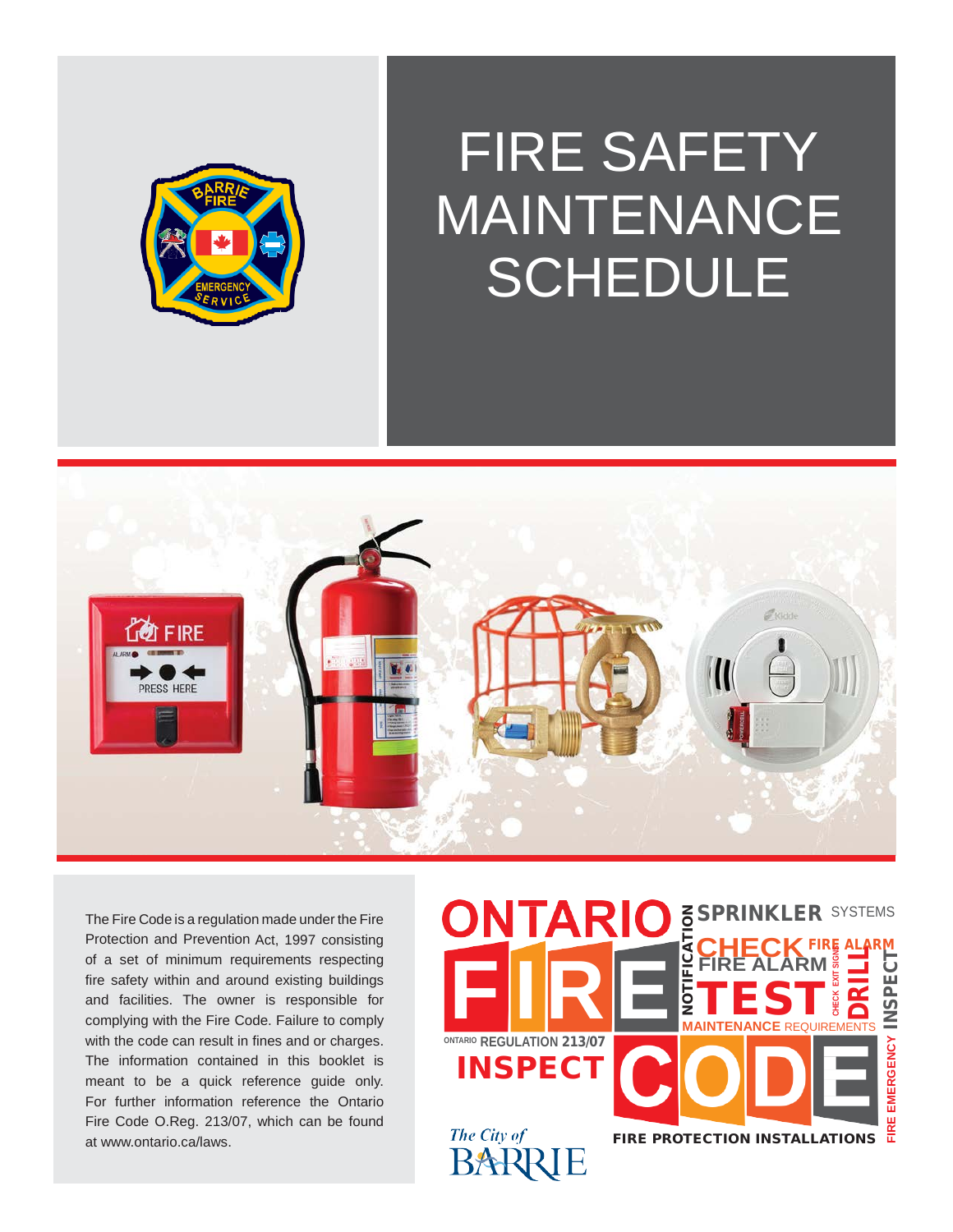

### **MAINTENANCE REQUIREMENTS**

#### **EXCERPTS FROM THE ONTARIO FIRE CODE DIVISION B – PART 1 – SECTION 1.1 GENERAL**

(Ontario Regulation 213/07)

| <b>NOTIFICATION</b>          |             |                                                                                                                                                                                                                                                                                                                                           |
|------------------------------|-------------|-------------------------------------------------------------------------------------------------------------------------------------------------------------------------------------------------------------------------------------------------------------------------------------------------------------------------------------------|
| <b>RECORDS</b>               | 1.1.1.1.    | Where tests, repairs or alterations are made to fire protection installations, including<br>sprinkler and standpipe systems, a procedure of notification shall be established and the<br>procedure shall include notifying the fire department and the building occupants where<br>necessary for safety in the event of a fire emergency. |
|                              | 1.1.2.1.(1) | If a test, corrective measure or operational procedure required by this Code is conducted, a<br>written record shall be prepared noting what was done and the date and time it was done.                                                                                                                                                  |
|                              | 1.1.2.2.(1) | Subject to Sentence (2), a copy of any record required by this Code shall be retained at the<br>building to which the record relates                                                                                                                                                                                                      |
|                              |             | (a) For a period of at least two years after being prepared, and<br>(b) So that at least the most recent and the immediately preceding record of a given test<br>or inspection is retained.                                                                                                                                               |
|                              | (2)         | The Initial verification or test reports for fire protection systems installed after November<br>21, 2007 shall be retained throughout the life of the systems, regardless of whether the<br>systems are installed in accordance with this Code or the Building Code.                                                                     |
| <b>DEFINITIONS</b><br>Check: |             | A visual observation to ensure the device or system is in place and is not obviously damaged<br>or obstructed.                                                                                                                                                                                                                            |
| Inspect:                     |             | Physical examination to determine that the device or system will apparently perform in<br>accordance with its intended function.                                                                                                                                                                                                          |
| Test:                        |             | Operation of the device or system to ensure that it will perform in accordance with its<br>intended operation or function.                                                                                                                                                                                                                |
| Approved:                    |             | Approved by the Chief Fire Official.                                                                                                                                                                                                                                                                                                      |
| Chief Fire Official:         |             | The Municipal Fire Chief or a member or members of the fire department appointed by the<br>Municipal Fire Chief or a person appointed by the Fire Marshal under Articles 1.1.1.1. and<br>1.1.1.2. of Division C.                                                                                                                          |
| Owner:                       |             | Any person, firm or corporation having control over any portion of the building or property<br>under consideration and includes the persons in the building or property.                                                                                                                                                                  |
| <b>Supervisory Staff:</b>    |             | Those occupants of a building who have some delegated responsibility for the fire safety<br>of other occupants under the fire safety plan.                                                                                                                                                                                                |

#### **MANDATORY FIRE SAFETY MAINTENANCE SCHEDULE**

Whenever a defect or deficiency is discovered in fire safety equipment, CORRECTIVEACTION must be taken IMMEDIATELY by the owner or his authorized agent.

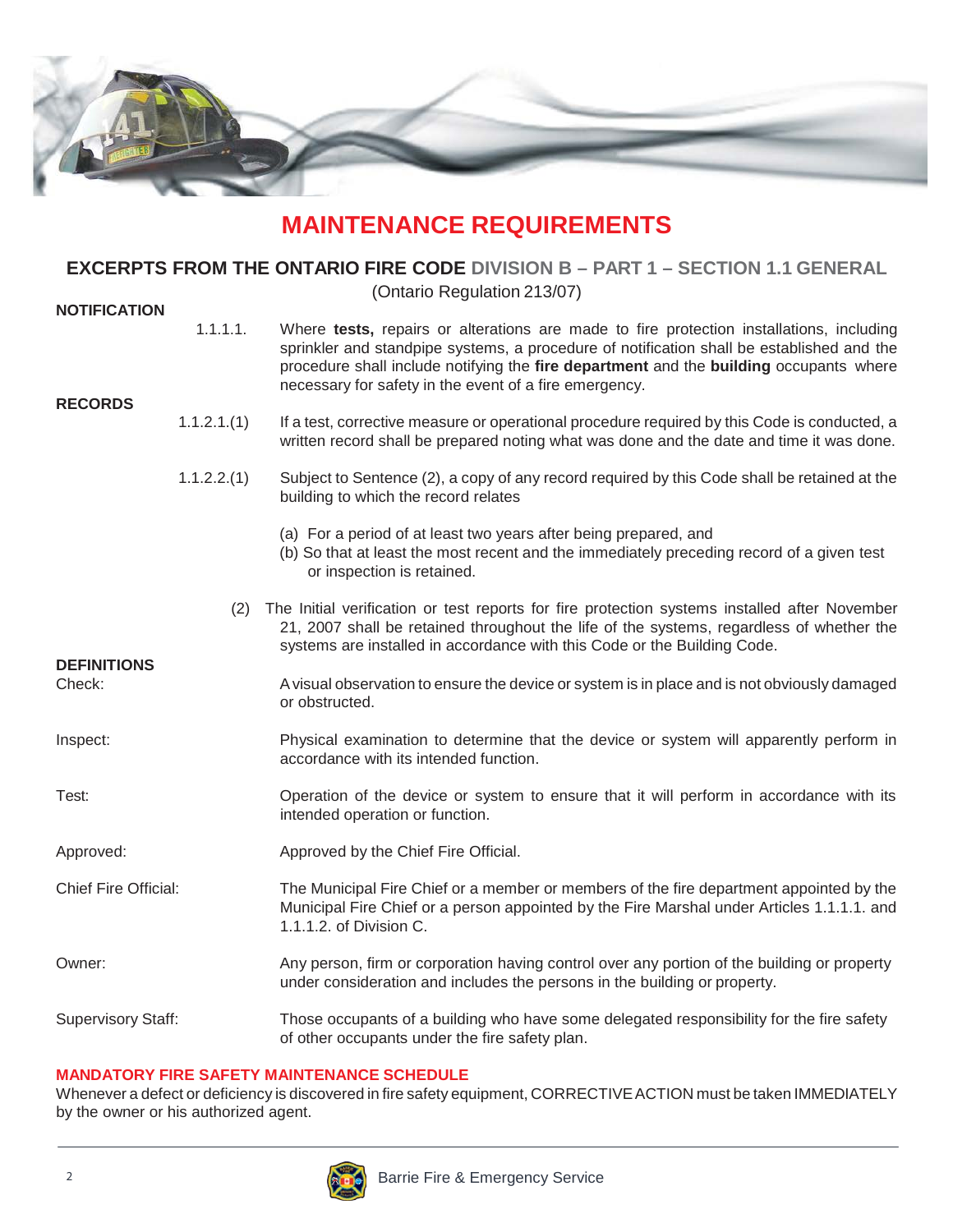

| <b>DAILY</b>   | <b>Fire Code Reference</b>                                                                                                                                         |          |
|----------------|--------------------------------------------------------------------------------------------------------------------------------------------------------------------|----------|
| 1)             | CHECK exit signs to ensure they are in clean and legible condition.                                                                                                | 2.7.3.1. |
| 2)             | CHECK fire alarm system power on and trouble signal indicators.                                                                                                    | 6.3.2.2. |
| <b>WEEKLY</b>  |                                                                                                                                                                    |          |
| 1)             | CHECK the power supply of interconnected smokes associated with pull<br>stations.                                                                                  | 6.3.2.6. |
| 2)             | CHECK hoods, ducts and filters and clean to ensure removal of deposits<br>that may create a fire hazard are removed.                                               | 2.6.1.3. |
| 3)             | CHECK that sprinkler system control valves are open.                                                                                                               | 6.5.4.5. |
| 4)             | CHECK sprinkler water supply pressure or system air pressure.                                                                                                      | 6.5.3.2. |
| 5)             | INSPECT valves controlling fire protection water supplies.                                                                                                         | 6.6.1.2. |
| 6)             | CHECK water level in fire pump reservoirs.                                                                                                                         | 6.6.3.1. |
| 7)             | INSPECT and operate all fire pumps.                                                                                                                                | 6.6.3.3. |
| 8)             | CHECK standpipe system water supply pressure and system air pressure.                                                                                              | 6.4.3.6. |
| 9)             | CHECK components of the emergency generator system.                                                                                                                | 6.7.1.1. |
| 10)            | CHECK hoods, ducts and filters subject to accumulations of combustible<br>deposits.                                                                                | 2.6.1.3. |
| <b>MONTHLY</b> |                                                                                                                                                                    |          |
| 1)             | INSPECT all doors in fire separations.                                                                                                                             | 2.2.3.4. |
| 2)             | INSPECT and TEST emergency lighting systems, batteries, units and lamps.                                                                                           | 2.7.3.3. |
| 3)             | INSPECT all portable fire extinguishers.                                                                                                                           | 6.2.7.2. |
| 4)             | TEST the operability of interconnected smokes and pull stations by testing at<br>least one smoke alarm.                                                            | 6.3.2.6. |
| 5)             | TEST fire alarm system and check all components including standby<br>power batteries, an initiating device, an emergency telephone and the<br>voice paging system. | 6.3.2.2. |
| 6)             | TEST the alarm for the sprinkler system by flowing water.                                                                                                          | 6.5.5.2  |
| 7)             | INSPECT the water level in gravity fire protection water tanks.                                                                                                    | 6.6.2.8. |
| 8)             | INSPECT sprinkler valves that are locked open or electrically supervised.                                                                                          | 6.5.4.5. |
| 9)             | CHECK all components of emergency generator system set under at<br>least 30% of the rated load for 60 minutes.                                                     | 6.7.1.1. |
| 10)            | CONDUCT a Fire Drill for supervisory staff in care, care and treatment,<br>detention centres and day care nurseries.                                               | 2.8.3.2. |

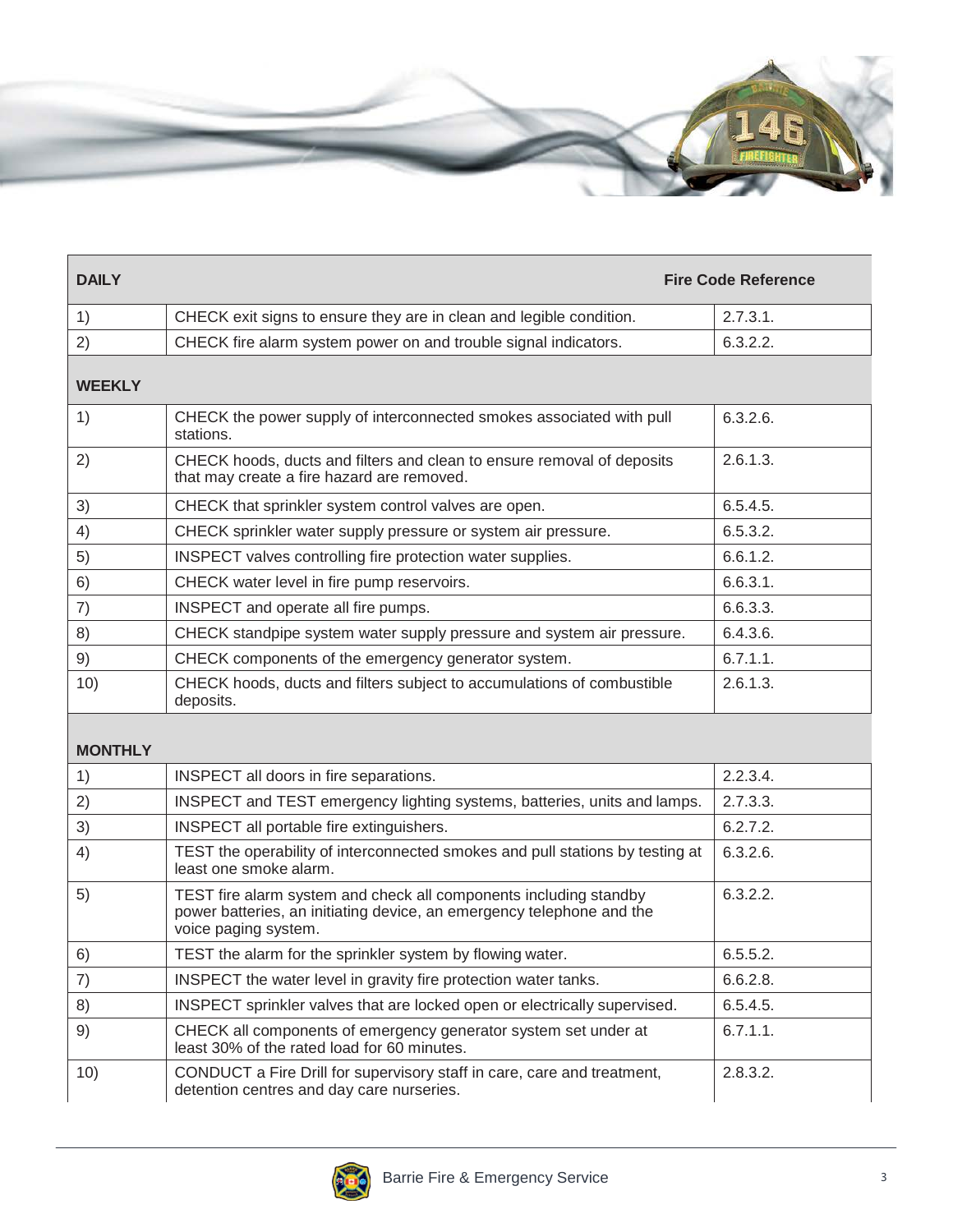

| <b>EVERY TWO MONTHS</b>    |                                                                                                                  |             |  |  |
|----------------------------|------------------------------------------------------------------------------------------------------------------|-------------|--|--|
| 1)                         | TEST sprinkler water flow devices.                                                                               | 6.5.5.7.    |  |  |
| <b>EVERY THREE MONTHS</b>  |                                                                                                                  |             |  |  |
| 1)                         | CONDUCT a Fire Drill for supervisory staff in high buildings (regulated by<br>3.2.6. of the Building Code).      | 2.8.3.2.    |  |  |
| 2)                         | INSPECT priming water for dry-pipe sprinkler systems.                                                            | 6.5.4.3.    |  |  |
| 3)                         | TEST closures, switches and dampers related to smoke control in high<br>buildings.                               | 7.3.1.2.    |  |  |
| 4)                         | TEST elevator door-opening devices and key operated switches related to<br>elevators in high buildings.          | $7.2.2.1$ . |  |  |
| <b>EVERY SIX MONTHS</b>    |                                                                                                                  |             |  |  |
| 1)                         | INSPECT AND MAINTAIN wet chemical kitchen extinguishing system.                                                  | 2.6.1.12.   |  |  |
| 2)                         | TEST sprinkler valve supervisory switches and other sprinkler and fire<br>protection system supervisory devices. | 6.5.5.7.    |  |  |
| 3)                         | CHECK and clean crankcase, breathers, governors and linkages on<br>emergency generator sets.                     | 6.7.1.1.    |  |  |
| 4)                         | INSPECT elevators in high buildings to ensure proper operation on fire alarm<br>activation.                      | 7.2.3.1.    |  |  |
| <b>ANNUALLY</b>            |                                                                                                                  |             |  |  |
| $\left( \mathbf{1}\right)$ | <b>TEST smoke alarms.</b>                                                                                        | 6.3.3.8.    |  |  |
| 2)                         | <b>TEST carbon monoxide alarms.</b>                                                                              | 6.3.4.8.    |  |  |
| 3)                         | INSPECT fire dampers and fire stop flaps.                                                                        | 2.2.3.5.    |  |  |
| 4)                         | INSPECT all chimneys, flues and flue pipes.                                                                      | 2.6.1.4.    |  |  |
| 5)                         | INSPECT disconnect switches for mechanical air condition and ventilation<br>systems.                             | 2.6.1.8     |  |  |
| 6)                         | CONDUCT fire drills for supervisory staff.                                                                       | 2.8.3.2.    |  |  |
| 7)                         | CONDUCT fire drills in care occupancies for an approved scenario<br>representing the lowest staffing levels.     | 2.8.3.2.    |  |  |
| 8)                         | INSPECT and clean chimney spark arrestors.                                                                       | 2.6.3.3.    |  |  |
| 9)                         | TEST the fire alarm system (by persons with qualifications acceptable to the<br>Chief Fire Official).            | 6.3.2.1.    |  |  |
| 10)                        | CHECK exposed sprinkler pipe hangers to ensure they are in good repair.                                          | 6.5.3.1.    |  |  |
| 11)                        | CHECK all sprinkler heads to ensure they are free from damage, corrosion,<br>grease, dust, paint or whitewash.   | 6.5.3.4.    |  |  |
| 12)                        | INSPECT fire department connections for caps, wear, rust or obstructions.                                        | 6.5.4.4.    |  |  |
| 13)                        | TEST water flow alarms in sprinkler systems using the most hydraulically<br>remote connection.                   | 6.5.5.3.    |  |  |

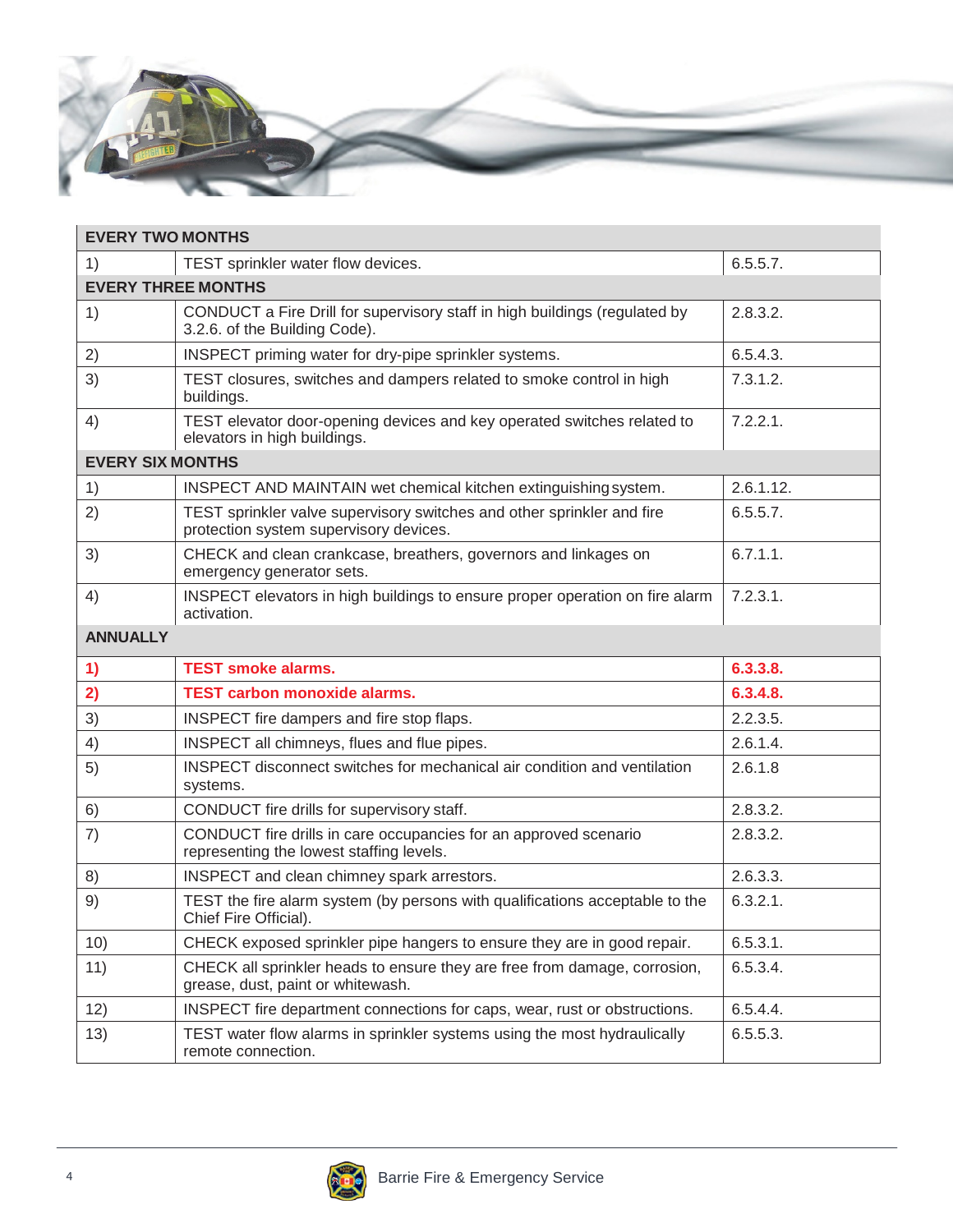

| <b>ANNUALLY CONTINUED</b> |                                                                                                          |             |  |  |
|---------------------------|----------------------------------------------------------------------------------------------------------|-------------|--|--|
| 14)                       | Trip TEST dry-pipe valves.                                                                               | 6.5.5.4.    |  |  |
| 15)                       | TEST Sprinkler system water supply pressure.                                                             | 6.5.5.5.    |  |  |
| 16)                       | CONDUCT a fire pump flow test.                                                                           | 6.6.3.5.    |  |  |
| 17)                       | INSPECT all hydrants.                                                                                    | 6.6.5.1.    |  |  |
| 18)                       | INSPECT hydrants - all hydrants shall be flow tested.                                                    | 6.6.5.6.    |  |  |
| 19)                       | CONDUCT general engine and generator maintenance and engine tune-ups<br>for emergency generator sets.    | 6.7.1.1.    |  |  |
| 20)                       | INSPECT every closure in an opening to the outdoors at the top of a smoke<br>shaft in high buildings.    | $7.2.3.1$ . |  |  |
| 21)                       | INSPECT air handling systems used to vent floor areas in high buildings.                                 | 7.2.3.1.    |  |  |
| 22)                       | TEST Standpipe systems that have not been used in 12 months.                                             | 6.4.3.1.    |  |  |
| 23)                       | Conduct maintenance procedures for fire extinguishers.                                                   | 6.2.7.1.    |  |  |
| <b>EVERY TWO YEARS</b>    |                                                                                                          |             |  |  |
| 1)                        | CHECK valve adjustments and torque heads for emergency generator<br>engines.                             | 6.7.1.1.    |  |  |
| <b>EVERY THREE YEARS</b>  |                                                                                                          |             |  |  |
| 1)                        | CLEAN and service injector nozzles and check valve adjustments for<br>emergency generator diesel engines | 6.7.1.1.    |  |  |
| <b>EVERY FIVE YEARS</b>   |                                                                                                          |             |  |  |
| 1)                        | Hydrostatically TEST carbon dioxide and water type extinguishers.                                        | 6.2.7.1.    |  |  |
| 2)                        | CHECK insulation of generator windings.                                                                  | 6.7.1.1.    |  |  |
| <b>EVERY SIX YEARS</b>    |                                                                                                          |             |  |  |
| 1)                        | REPLACE the extinguishing agent in dry chemical fire extinguishers.                                      | 6.2.7.1.    |  |  |
| <b>EVERY TWELVE YEARS</b> |                                                                                                          |             |  |  |
| 1)                        | Hydrostatically TEST dry chemical and vaporizing liquid fire extinguishers.                              | 6.2.7.1.    |  |  |